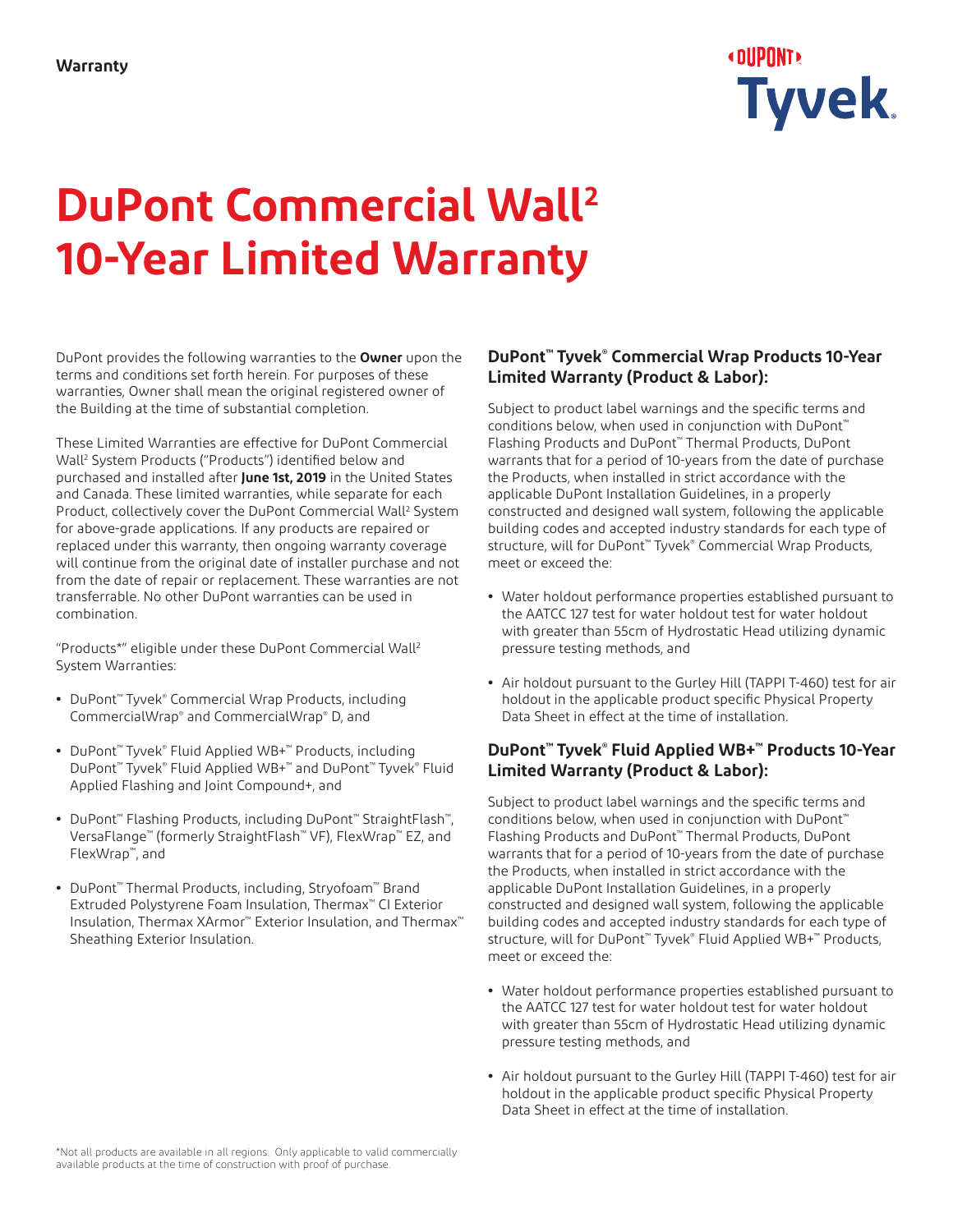#### **DuPont™ Flashing Products 10-Year Limited Warranty (Product & Labor):**

Subject to product label warnings and the specific terms and conditions below, when used in conjunction with DuPont™ Tyvek® Commercial Wrap Products and/or DuPont™ Tyvek® Fluid Applied WB+™ Products and in conjunction with DuPont™ Thermal Products, DuPont warrants that for a period of 10-years from the date of purchase the Products, when installed in strict accordance with the applicable DuPont Installation Guidelines, in a properly constructed and designed wall system, following the applicable building codes and accepted industry standards for each type of structure, will for DuPont™ Flashing Products, meet the:

**•** Water holdout performance properties established pursuant to the AATCC 127 test for water holdout test for water holdout with greater than 55cm of Hydrostatic Head utilizing dynamic pressure testing methods.

#### **DuPont™ Thermal Products 10-Year Limited Warranty (Product & Labor), and Extended Limited Warranty (Product Replacement after 10 year period):**

Subject to product label warnings and the specific terms and conditions below, when used in conjunction with DuPont<sup>™</sup> Tyvek<sup>®</sup> Commercial Wrap Products and/or DuPont™ Tyvek® Fluid Applied WB+™ Products and in conjunction with DuPont™ Flashing Products, and DuPont warrants that for a period of 10-years from the date of purchase the Products, when installed in strict accordance with the applicable DuPont Installation Guidelines, in a properly constructed and designed wall system, following the applicable building codes and accepted industry standards for each type of structure, will for DuPont™ Thermal Products, meet the:

**•** Thermal resistance pursuant to ASTM Test Method C518, or the then closest DuPont-approved effective equivalent thereof will not vary by more than ten (10) percent from its published R-value when testing. Insulation samples shall be conditioned to equilibrium prior to testing.

For DuPont™ Thermal Products, after the first Ten Years, DuPont hereby warrants to the owner of the building/structure upon which the insulation was installed that the Products meet the:

**•** Thermal Resistance pursuant to ASTM Test Method C518, or the then closest DuPont-approved effective equivalent thereof will not vary by more than ten (10) percent from its published R-value when testing. Insulation samples shall be conditioned to equilibrium prior to testing.

If the insulation is determined by sampling and tests (conducted as provided in this warranty) to not meet warranty value, DuPont will deliver to the owner of the building on which the insulation was initially installed, a quantity of substantial equivalent product to replace the non-performing insulation or, in the alternative, at DuPont's sole discretion, refund to the owner the original purchase price of the non-performing insulation. In no event shall DuPont be liable for any other costs or damages, including labor costs. Total DuPont expense of this warranty will be limited to the original purchase price of the insulation for the applicable Products for the following periods:

- **•** For Stryrofoam™ Brand Extruded Polystyrene Foam Insulation, with a thickness of 1.0 inches or greater, after the first Ten Years the Product Thermal Resistance is warranted for an additional 40 years.
- **•** For Stryrofoam™ Brand Extruded Polystyrene Foam Insulation, with a thickness 0.5-0.75 inches, after the first Ten Years the Product Thermal Resistance is warranted for an additional 5 years.
- **•** For Thermax™ Exterior Insulation, Thermax XArmor™ Exterior Insulation, and/or Thermax™ Sheathing, after the first Ten Years the Product Thermal Resistance is warranted for an additional 5 years.

### **Additional specific terms and conditions for the DuPont Commercial Wall2 System Products**

(Applies to All Warranties Herein):

To qualify for these Product & Labor Limited Warranty, you must:

- **•** Exclusively use the DuPont™ Products to the extent applicable on each type of construction. Substitution of any other building envelope Product when there is an applicable product available from DuPont will void the warranties.
- **•** Install DuPont™ Tyvek® Commercial Wrap Products and DuPont™ Flashing Products according to the applicable published "For buildings greater than 4 stories and highperformance installations of any height" installation guidelines.
- **•** Use the Project Registration and DuPont Representative Observation process prior to installation. For Project Registration and Observation details, please call 1-800-448-9835), 1-866-583- 2583, or online at [building.dupont.com/warranties](http://building.dupont.com/warranties) BEFORE you commence installation. Activation and validity of these warranties is contingent on the accurate completion and acceptance by DuPont of the project information provided via DuPont Commercial Wall2 System Limited Warranties Entitlement Registration Form and DuPont Commercial Wall2 System Limited Warranties Project Completion Form.

#### **WHAT IS COVERED BY THIS PRODUCT & LABOR LIMITED WARRANTY**

(Applies to All Warranties Herein):

When all conditions of this Product & Labor Limited Warranty are met, if damage to the building is caused solely by the failure of any Product to meet the related water, air holdout, or thermal specification using the referenced testing criteria in this warranty and the Product's applicable Physical Property Data Sheet, then DuPont will provide replacement product for all defective product and pay all reasonable construction repair costs to correct any problem that arises solely out of the failure of the DuPont products to conform to its Physical Property Data Sheet. In the event the Product does not conform, DuPont will furnish to Owner Product being manufactured at the time of replacement to replace or re-treat one time the specific area the affected Product. No substitutions of other products or those manufactured by other manufacturers will be permitted. DuPont will not have any liability under this warranty for the repair or cost of repair for more than the actual area of damage.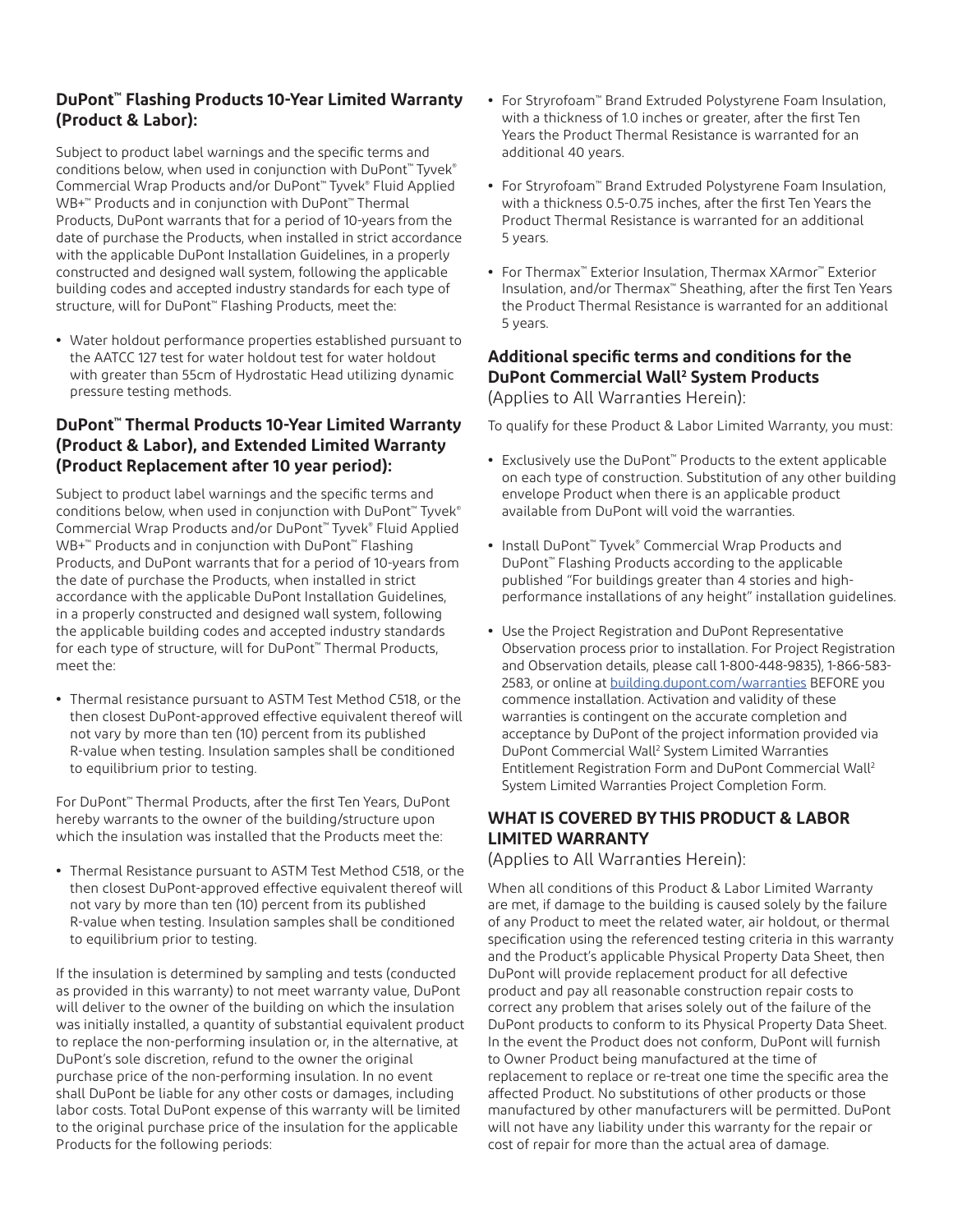#### **WHAT IS NOT COVERED BY THESE WARRANTIES**

(Applies to All Warranties Herein):

- 1. Any Single-Family Residential structure. For the purposes of this Warranty, "Single-Family Residential" shall mean fullydetached one- or two-family structures, as well as townhouse structures not more than three stories above grade plane as defined in the 2015 International Residential Code (IRC) section R101.2, both to the extent they are exclusively Residential-Use building structures.
- 2. The negligence, gross negligence, or willful misconduct of the Builder, General Contractor or Professional Installer or of any third party, including the building owner.
- 3. UV exposure of the Products in excess of 9 months from date of purchase or what is set forth in the Product Information Sheet or Physical Properties Data Sheet of the most exterior layer, whichever is shorter.
- 4. Any installation in which DuPont™ Tyvek® Commercial Wrap Products comes into contact with uncured DuPont™ Tyvek® Fluid Applied Products; curing information can be found in the DuPont™ Installation Guidelines.
- 5. Damage or deterioration as the result of structural movement, natural disasters, acts of God, such as, but not limited to, floods, lightening, hail, hurricanes, tornadoes, earthquakes, winds of peak gust speed of 60 mph or greater, etc.
- 6. Damage or deterioration resulting from causes other than normal weather conditions, such as impact of falling objects, insect infestation and/or pests, cascading roof/floor water, ponding water or immersion in water.
- 7. Damage as a result of vandalism, abuse, traffic, neglect, misuse, improper storage, improper handling, or attack by any party.
- 8. Defects in the structure or a component of the structure (e.g., window, door, or wall system) or selection of any components of the structure, contamination from building site chemicals, or premature deterioration of the building materials, or nonstandard use or application of the Products.
- 9. Foreign objects or agents, contamination of, or exposure to, substances which are not compatible with the warranted Product including but not limited to acids, solvents, caustic fluids, oils or waxes. This includes contaminants spilled or exhausted onto the wall or mistakenly used as repair materials.
- 10. Improper installation of the Products, such as improper building practices or design not in accordance with the applicable building code or industry standards, or any deviation from approved construction plans or project specifications, failure to follow façade manufacturer requirements, or failure to follow the applicable DuPont Installation Guidelines for the Product & Labor Warranty. Installation Guidelines are available by calling 1-800-448-9835, 1-866-583-2583, or online at [building.dupont.com/warranties.](http://building.dupont.com/warranties)
- 11. Any defect arising out of the performance of any non- DuPont building envelope products, including damage caused by failure or distortion in the walls or foundation of the structure, including settling of the building or movement of framing members, or structural changes or modifications to the building, including but not limited to adjoining components.
- 12. Distortion or variation in the color or other cosmetic appearance of the warranted product that does not affect its performance.
- 13. Installations on a wall that does not feature a continuous path for moisture drainage to the exterior.
- 14. Below grade applications. Products are not intended for installation on surfaces that are or will be below ground.
- 15. Installations featuring continuous insulation of any type that is not mechanically fastened to the structural member of the wall assembly.

#### **HOW CAN YOU GET WARRANTY SERVICE**

(Applies to All Warranties Herein):

To obtain service under this warranty, you must promptly contact DuPont at 1-800-448-9835), 1-866-583-2583, or online at [building.dupont.com/resource-finder](http://building.dupont.com/resource-finder) regarding any potential claim, no later than thirty (30) days after you discover any potential claim. For coverage under the Product Only warranty, you MUST provide DuPont with proof of purchase of the products as part of the warranty registration process. For coverage under the Product & Labor warranty, you MUST provide DuPont with proof of purchase of the products as part of the warranty registration process.

You must provide DuPont with a reasonable opportunity to inspect the building within sixty (60) days after DuPont receives notice of your potential claim. You must also provide access to DuPont for recovery of samples of the DuPont products from the actual installation in sufficient quantities in order to perform testing to determine whether or not the DuPont product failed as set forth herein. If obtaining the required samples proves not to be feasible, then, in the alternative, DuPont may use retainer samples for DuPont products manufactured from the same lot as those used in the actual installation. All sampling shall be conducted in accordance with sampling procedures prescribed by DuPont, and samples of the Products shall only be taken in the presence of an authorized DuPont representative. All sampling and testing costs (including but not limited to costs of Insulation covering removal and replacement) shall be at the Owner's sole expense.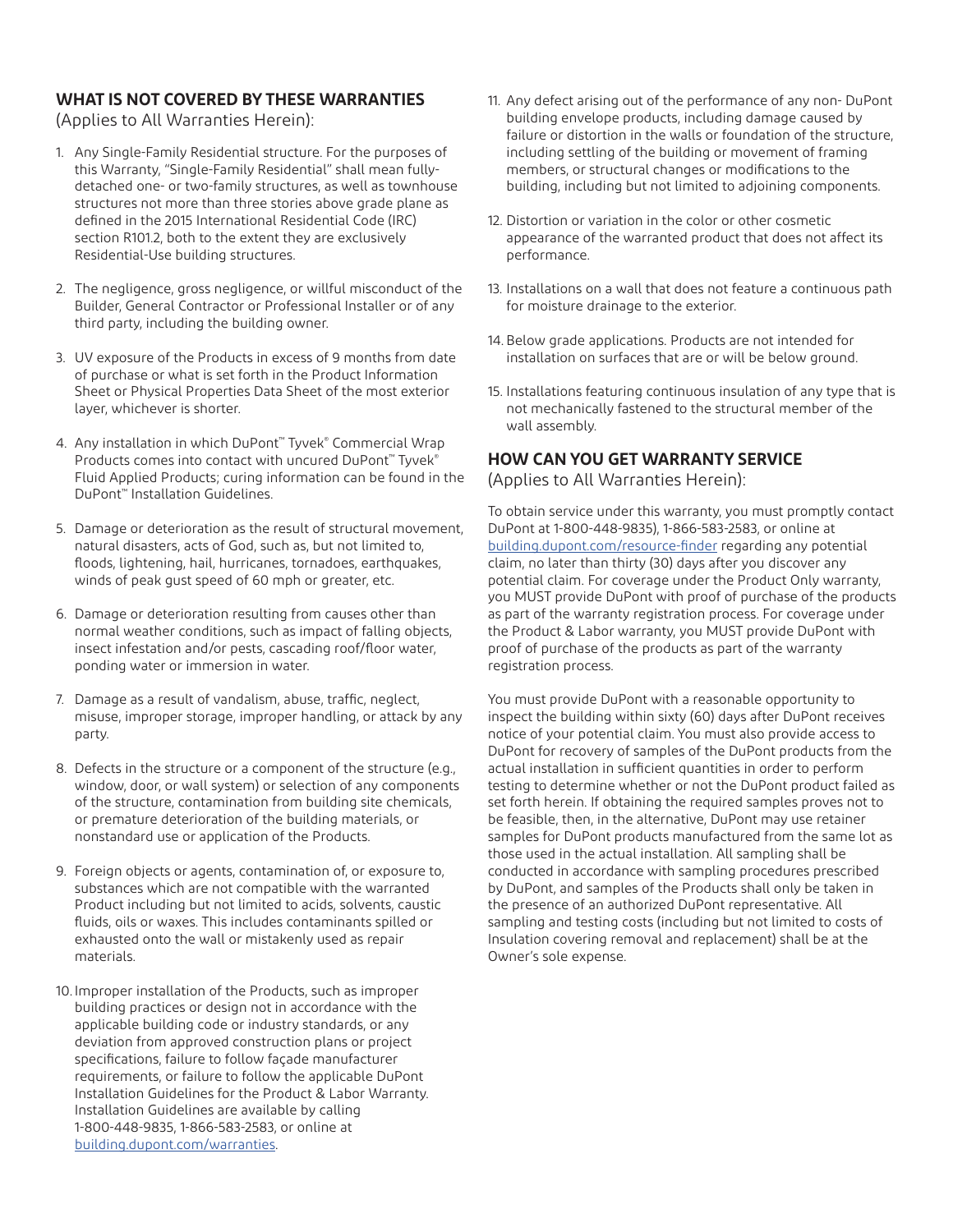#### **EXCLUSION OF DAMAGES**

(Applies to All Warranties Herein):

DUPONT'S SOLE LIABILITY UNDER THIS WARRANTY IS LIMITED TO THE COST OR REPLACEMENT, AS APPLICABLE, OF THE PRODUCT AND, IF APPLICABLE, THE LABOR REQUIRED TO CORRECT PROBLEMS CAUSED SOLELY BY THE FAILURE OF THE PRODUCTS TO MEET THE APPLICABLE PHYSICAL PROPERTIES DATA SHEET AND THE TERMS OF THIS DUPONT WARRANTY. DUPONT SHALL NOT BE LIABLE EITHER IN TORT OR IN CONTRACT FOR ANY DIRECT, INCIDENTAL OR CONSEQUENTIAL DAMAGES, LOST PROFITS, LOST REVENUE, LOSS OF USE OR ANY BREACH OF ANY EXPRESS OR IMPLIED WARRANTY, REPRESENTATION OR CONDITION.

FOR ANY BUILDING/STRUCTURE, DUPONT LIABILITY UNDER THE PRODUCT AND LABOR WARRANTY SHALL, NOTWITHSTANDING ANYTHING ELSE CONTAINED HEREIN, BE EXPRESSLY LIMITED TO THE LESSER OF TEN (\$10.00) DOLLARS A SQUARE FOOT OF EXTERIOR WALL SPACE OF THE ACTUAL AREA OF DAMAGE OR FIVE HUNDRED THOUSAND (\$500,000.) DOLLARS PER OCCURRENCE AND PROJECT.

The foregoing is the only warranty made by DuPont for Products registered under these warranties. No other DuPont warranties can be used in conjunction. No representative, dealer or any other person is authorized to make any warranty, representation, condition or promise on behalf of DuPont with respect to such products. No terms or conditions other than those stated herein or provided by law, and no agreement or understanding, oral or written, in any way purporting to modify this warranty shall be binding upon DuPont unless made in writing and signed by an authorized employee of DuPont.

#### **THIS WARRANTY IS NOT A PERFORMANCE CLAIM.**



For more information about DuPont Performance Building Solutions, please call 1-800-448-9835 or visit us at [building.dupont.com](http://building.dupont.com) or [building.dupont.ca](http://building.dupont.ca) (for Canada)

The DuPont Oval Logo, DuPont™, CommercialWrap®, FlexWrap™, StraightFlash™, Stryofoam™, Thermax™, Tyvek®, WB+™, and XArmor™® are trademarks, service marks or registered trademarks of affiliates of DuPont de Nemours, Inc. © 2019 DuPont de Nemours, Inc. All rights reserved.